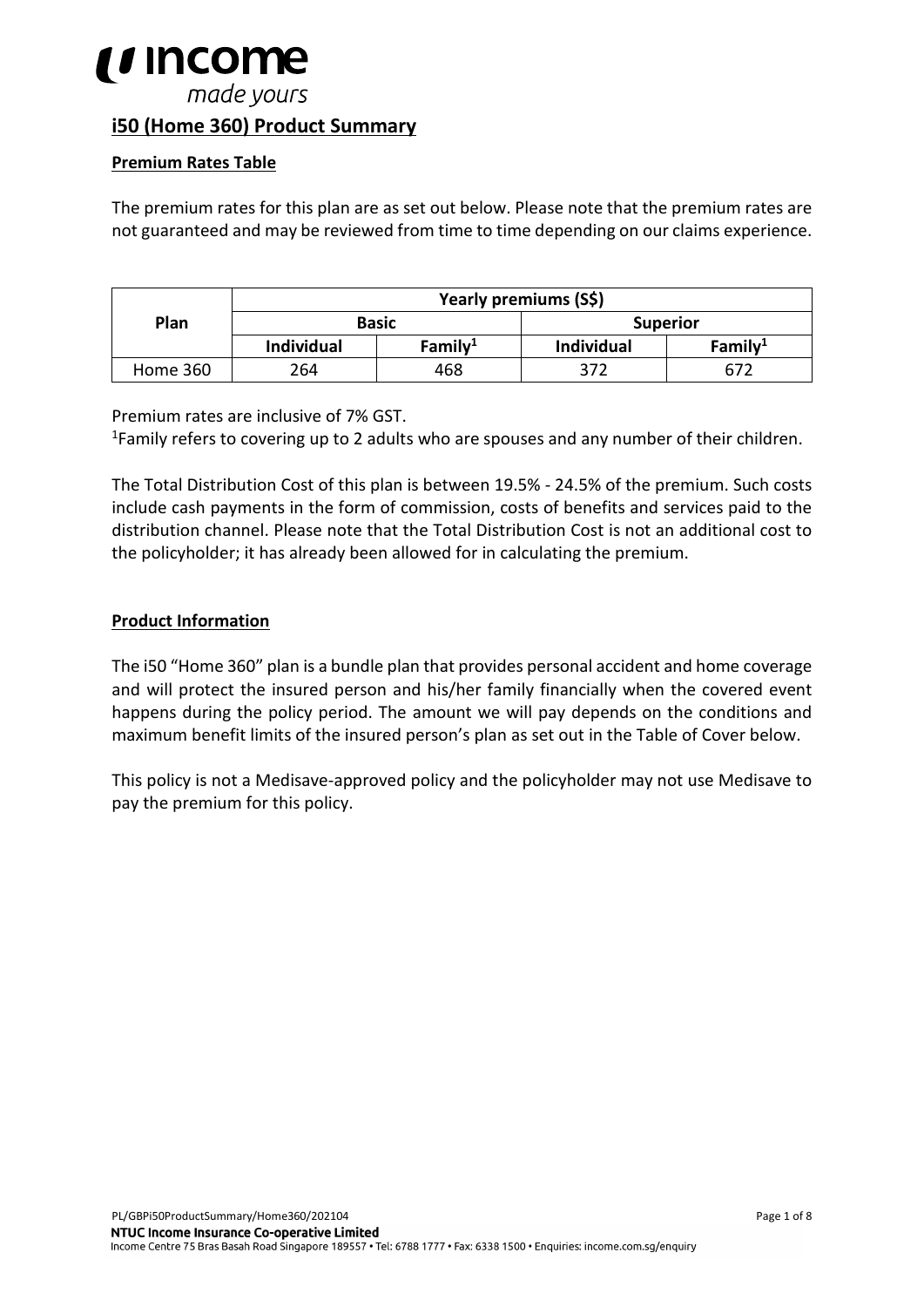

# Table of cover<sup>2</sup>

|                                      |                                                                                     | Maximum benefit (S\$)     |                                    |
|--------------------------------------|-------------------------------------------------------------------------------------|---------------------------|------------------------------------|
| For your local and overseas journeys |                                                                                     | per insured person        |                                    |
|                                      |                                                                                     | <b>Basic</b>              | <b>Superior</b>                    |
| <b>Section 1</b>                     | <b>Accidental death</b>                                                             | 58,000                    | 128,000                            |
| <b>Section 2</b>                     | Permanent disability (per policy<br>year)                                           | 58,000                    | 128,000                            |
| <b>Section 3</b>                     | Medical expenses for injury due to<br>an accident (per accident)                    | 500                       | 2,000                              |
| <b>Section 4</b>                     | Treatment by a Chinese medicine<br>practitioner or a chiropractor (per<br>accident) | 500                       | 500                                |
| <b>Section 5</b>                     | <b>Mobility aids (per accident)</b>                                                 | 500                       | 2,000                              |
| <b>Section 6</b>                     | Daily hospital income (per day; up to<br>365 days per policy year)                  | 50                        | 100                                |
| <b>Section 7</b>                     | Weekly cash (per week; up to 104<br>weeks in a row)                                 | 50                        | 100                                |
| <b>Section 8</b>                     | Trauma counseling expenses (per<br>policy year)                                     | 5,000                     | 5,000                              |
| <b>Section 9</b>                     | Child support fund                                                                  | 5,000                     | 5,000                              |
| Section 10                           | Modifying your home (per lifetime)                                                  | 5,000                     | 10,000                             |
| <b>Section 11</b>                    | Ambulance fee (per accident)                                                        | 200                       | 500                                |
| <b>Section 12</b>                    | Physiotherapy (per policy year)                                                     | 500                       | 1,000                              |
|                                      | Diagnostic procedures and tests due                                                 |                           |                                    |
| <b>Section 13</b>                    | to broken bones or fractures (per                                                   | 500                       | 1,000                              |
|                                      | accident)                                                                           |                           |                                    |
|                                      |                                                                                     | <b>Maximum benefit</b>    | <b>Applicable Excess</b>           |
|                                      |                                                                                     | (S\$)                     | (Amount you are                    |
|                                      | For your Singapore home                                                             |                           | responsible for)                   |
|                                      |                                                                                     | <b>Basic and Superior</b> |                                    |
| <b>Section 14</b>                    | Loss of or damage to buildings or                                                   | 150,000                   | The first S\$100                   |
|                                      | renovations                                                                         |                           | for every loss or                  |
| <b>Section 15</b>                    | Loss of or damage to contents                                                       | 50,000                    | damage caused<br>by the following: |
|                                      | <b>Type of contents</b>                                                             | Sub-limit:                |                                    |
|                                      |                                                                                     |                           | a Water                            |
|                                      | - Legal documents                                                                   | 500 in total              | tanks,<br>apparatus                |
|                                      | - Mobile phones                                                                     | 500 for each item         | or pipes                           |
|                                      |                                                                                     | or set and 1,500          | bursting.                          |
|                                      |                                                                                     | in total                  | b Hurricane,                       |
|                                      |                                                                                     |                           | cyclone,                           |
|                                      | - Bicycles                                                                          | 1,000 in total            | typhoon,                           |
|                                      |                                                                                     |                           | windstorm,                         |
|                                      | - Money                                                                             | 1,000 in total            | earthquake                         |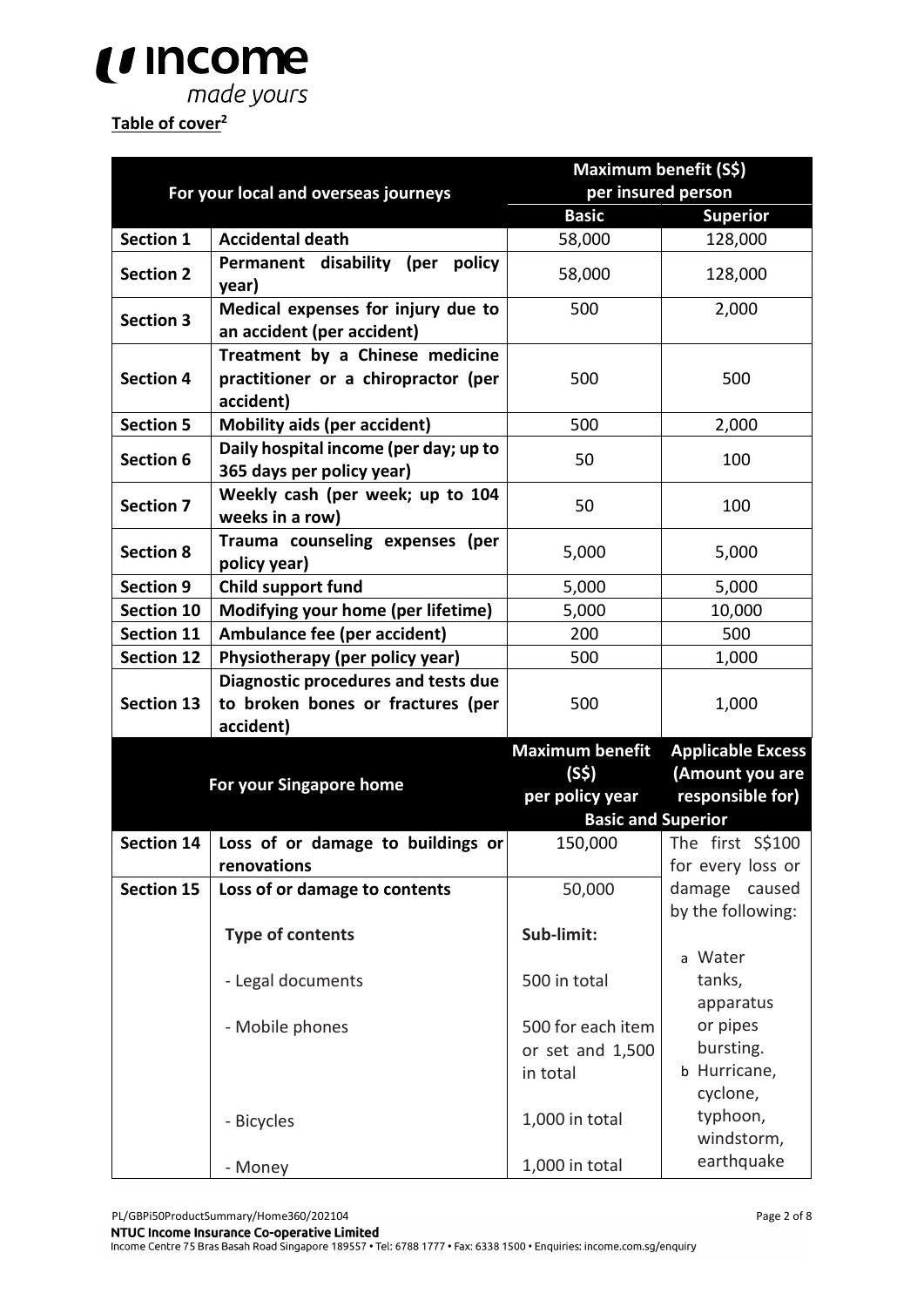

|                   |                                                                  |                                        | or volcanic        |
|-------------------|------------------------------------------------------------------|----------------------------------------|--------------------|
|                   | desktop<br>tablet<br>Laptop,<br>and                              | 1,500 for each                         | eruption.          |
|                   | computer                                                         | item or set and                        |                    |
|                   |                                                                  | 5,000 in total                         |                    |
|                   |                                                                  |                                        |                    |
|                   | - Valuables                                                      | 5% of the overall                      |                    |
|                   |                                                                  | section limit for<br>each item, set or |                    |
|                   |                                                                  | pair and up to                         |                    |
|                   |                                                                  | one-third of the                       |                    |
|                   |                                                                  | overall section                        |                    |
|                   |                                                                  | limit in total                         |                    |
|                   |                                                                  |                                        |                    |
|                   | - All other contents                                             | 15%<br>of<br>the                       |                    |
|                   |                                                                  | section<br>overall                     |                    |
|                   |                                                                  | for each<br>limit                      |                    |
|                   |                                                                  | item or set                            |                    |
| <b>Section 16</b> | <b>Professional fees</b>                                         | 15,000                                 | Does not apply     |
| <b>Section 17</b> | <b>Removing of debris</b>                                        | 10,000                                 | Does not apply     |
| <b>Section 18</b> | Loss of or damage to contents                                    | 500                                    | Does not apply     |
|                   | belonging to your domestic helper                                |                                        |                    |
| <b>Section 19</b> | <b>Replacing locks and keys</b>                                  | 500                                    | Does not apply     |
| <b>Section 20</b> | <b>Deterioration</b><br>of<br>food<br>in<br>the                  | 500                                    | The first \$50 for |
|                   | refrigerator                                                     |                                        | every loss or      |
|                   |                                                                  |                                        | damage             |
| <b>Section 21</b> | tenant's<br>public<br><b>Homeowner</b><br><b>or</b><br>liability | 500,000                                | Does not apply     |

Note:

<sup>2</sup> Please refer to the Policy Conditions on details of policy coverage

#### **Key Product Provisions**

The following are some key provisions found in the policy contract of this plan. This is only a brief summary and the policyholder is advised to refer to the actual terms and conditions in the contract. Please consult a qualified adviser should you require further explanation.

#### **1. Eligibility**

This policy is only available to the insured person if:

- he/she holds a valid Singapore identification document such as a Singapore National Registration Identification Card (NRIC), Employment Pass, Work Permit, Long Term Visit Pass or Student Pass;
- he/she is living or working in Singapore, or away from Singapore for no more than 180 days at any one time;
- he/she is between 15 days old and 65 years old (we may continue cover for him/her up to 80 years old at a reduced sum insured and we may apply new terms; depending on our decision and if he/she pays an extra premium); and
- his/her premium has been fully paid.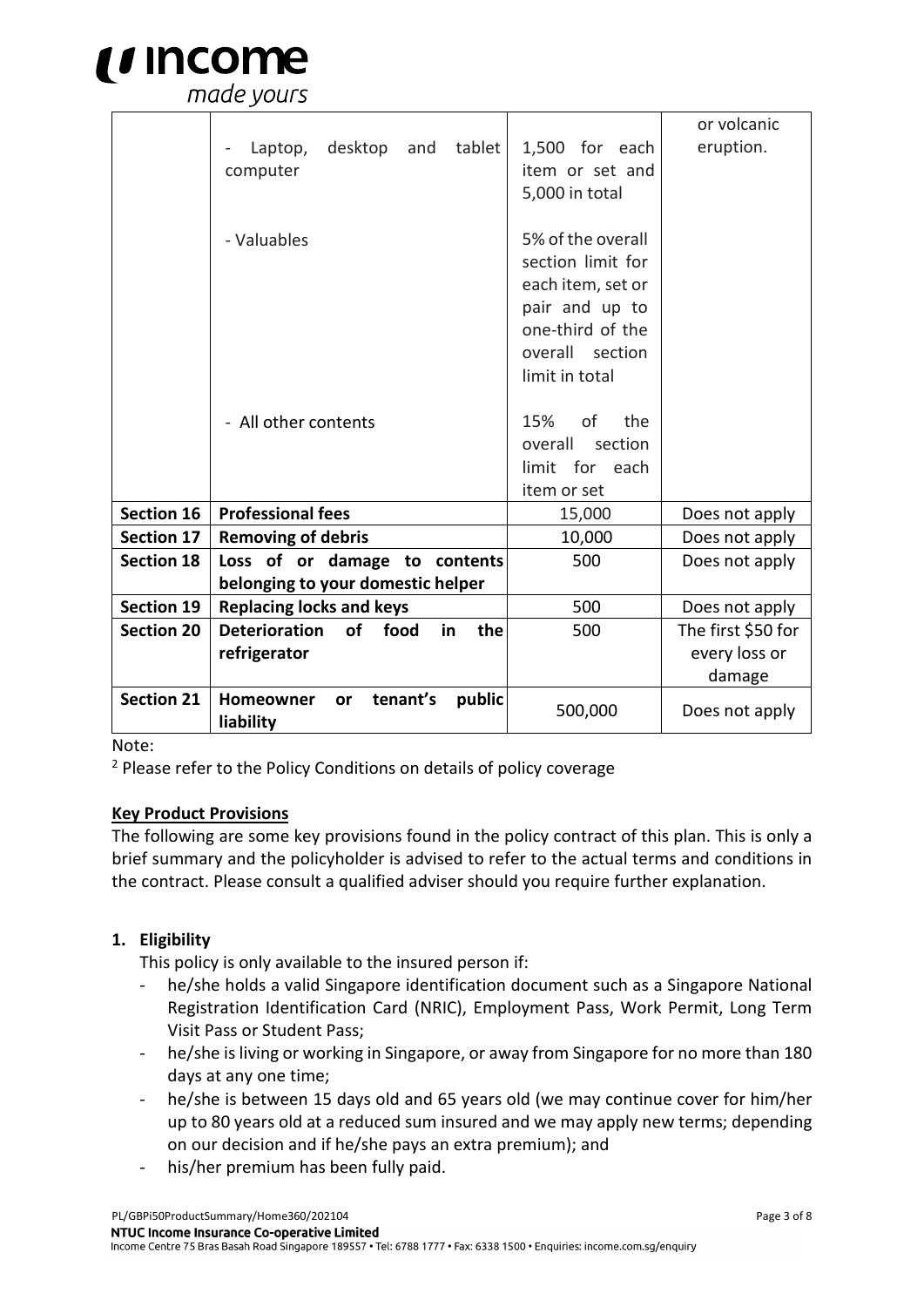

made yours

Additionally, the policyholder can cover his/her premises only if:

- he/she is the owner or co-owner of the premises in Singapore; or
- he/she is a tenant or co-tenant who is currently renting the premises in Singapore.

# **2. Free-Look Period**

We will give the policyholder 14 days from the time he/she receive this policy to decide whether to continue with it. If the policyholder does not want to continue and there is no claim made under this policy, he/she may call or write to us to cancel this policy. The policyholder will get a full refund of the premium paid. We consider that this policy has been delivered (and received) on the same day we email it, or seven days after we post it, whichever is earlier. This condition does not apply to policy renewals.

## **3. Cancellation Clause**

- **a** For policy cancellation, we will not refund any premium if a claim has been made under this policy.
- **b** If we cancel the policy
	- i) We can cancel this policy by giving the policyholder seven days' written notice. We will consider that he/she have received this cancellation notice on the same day if we deliver the notice by hand or, mail at his/her last-known address, or by fax or email at his/her last known fax numbers or email address.
	- ii) We will cancel this policy on the date the premium is due if we do not receive the premium due or we are not successful in taking the premium from the credit card or GIRO account the policyholder has chosen.

If we cancel this policy because the premium has not been paid, the insured person may apply for a new policy. However, the insured person's application will depend on us accepting it based on his/her latest physical or medical conditions where applicable.

- **c** If there is no claim under this policy and the policyholder wishes to cancel the policy
	- i) Monthly recurring payment arrangement
		- The policyholder may cancel this policy by calling us or writing to us and cancellation will be effective from the date we receive the notice of cancellation.
		- For cancellation after the 14-day free-look period, we must receive the notice of cancellation no later than 21 days before the next monthly premium due date. The policy will then be cancelled on the day the monthly premium is due.
		- But, if we receive the notice of cancellation less than 21 days before the next monthly premium due date, the policy will be cancelled on the following month when the premium is due.

| Cancellation of policy with monthly premium - For example              |  |  |  |
|------------------------------------------------------------------------|--|--|--|
| 22 Sep 2020 to 21 Sep 2021<br>Period of insurance                      |  |  |  |
| Monthly premium due date   22 (Sep, Oct, Nov, Dec, Jan, Feb and so on) |  |  |  |
| If we receive the notice of cancellation:                              |  |  |  |
| cancellation will take effect on 22 Oct 2020.<br>On 1 Oct 2020         |  |  |  |
| On 20 Oct 2020<br>cancellation will take effect on 22 Nov 2020.        |  |  |  |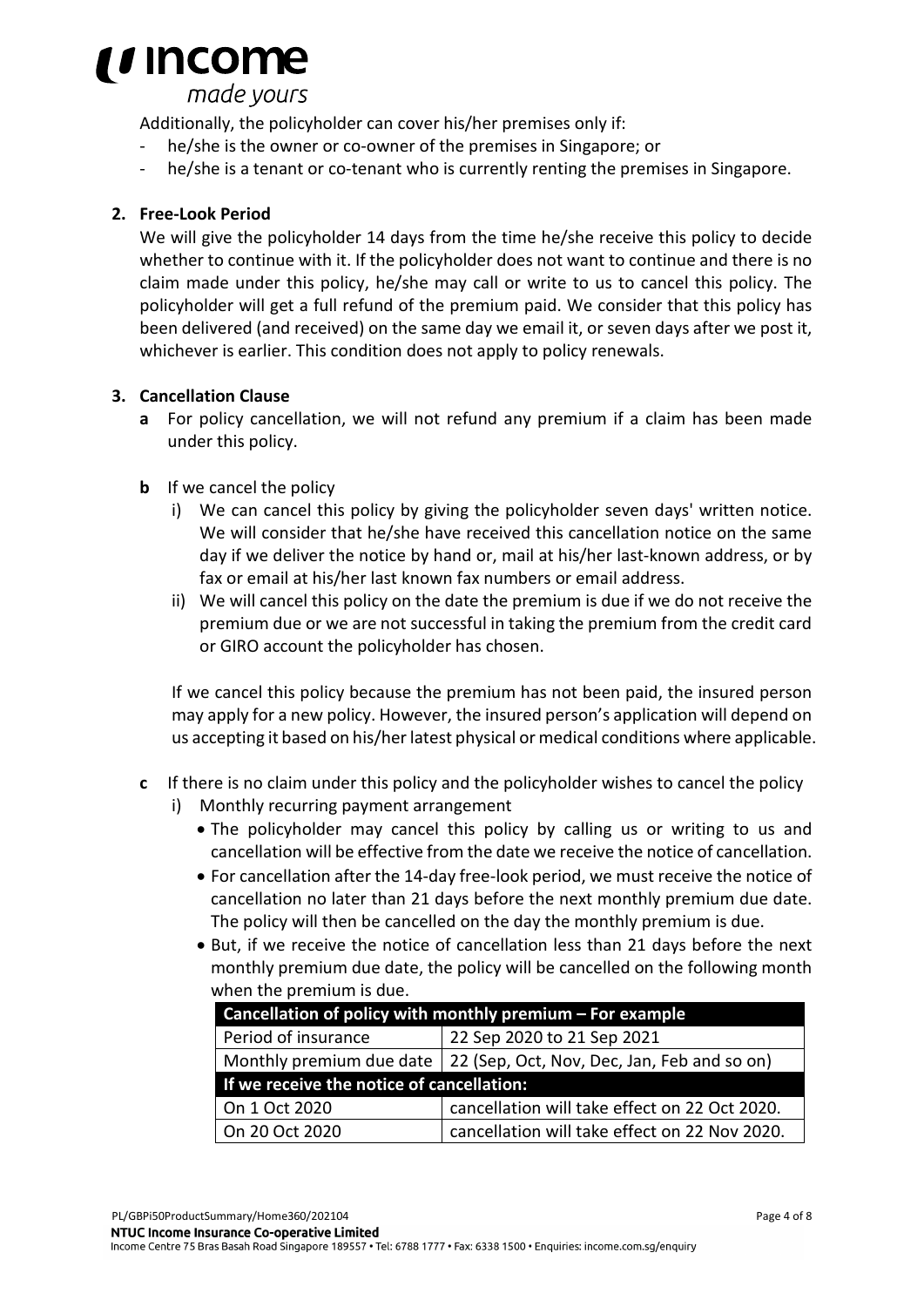

made yours

- ii) Yearly payment arrangement
	- The policyholder may cancel this policy by calling us or writing to us and the cancellation will apply from the date we receive the notice of cancellation.
	- For cancellation after the 14-day free-look period, we will work out the refund premium as follows if no claim has been made under this policy.

| Period of insurance (in days) still left to run |  | 85% of the<br>premium paid |
|-------------------------------------------------|--|----------------------------|
| Original period of insurance of the policy      |  |                            |
|                                                 |  |                            |

• We will not refund any premium below \$53.50 (after GST).

If we refund premiums, we will do so by cheque to the policyholder.

#### **4. Terms of Renewal**

This is a short-term policy and we are not required to renew this policy. We may end this policy by giving the policyholder seven days' notice in writing.

If the insured person has any existing medical condition at the policy renewal date, he/she may not be covered under the renewed policy for such a medical condition. If such a medical condition is covered under the renewed policy, the policyholder may need to pay additional premiums.

If this policy is renewed, we will provide the new terms and conditions (if applicable) for the next policy year before the start date of the next policy year.

If we did not receive any request to cancel the policy, we will collect the premium using the last recurring payment arrangement chosen by the policyholder.

This policy will apply for as long as we can successfully take the premium before the premium due date.

#### **5. Non-Guaranteed Premium**

The premium that the policyholder pays for this policy is non-guaranteed and can change.

If we change the premium for this policy, we will write to the policyholder at their last known address or email address, at least 30 days before the change is to take place, to tell the policyholder what the new premium is.

#### **6. Claims Conditions**

- **a** The insured person or the policyholder must tell us as soon as possible, and in any case within 30 days, about any event which may give rise to a claim under this policy.
- **b** If all or part of any expenses can be recovered from other sources, we will only pay the amount that cannot be recovered.
- **c** We pay all claims in Singapore dollars. If the insured person suffers a loss which is in a foreign currency, we will convert the amount into Singapore dollars at the exchange rate which we will decide on the date of the loss.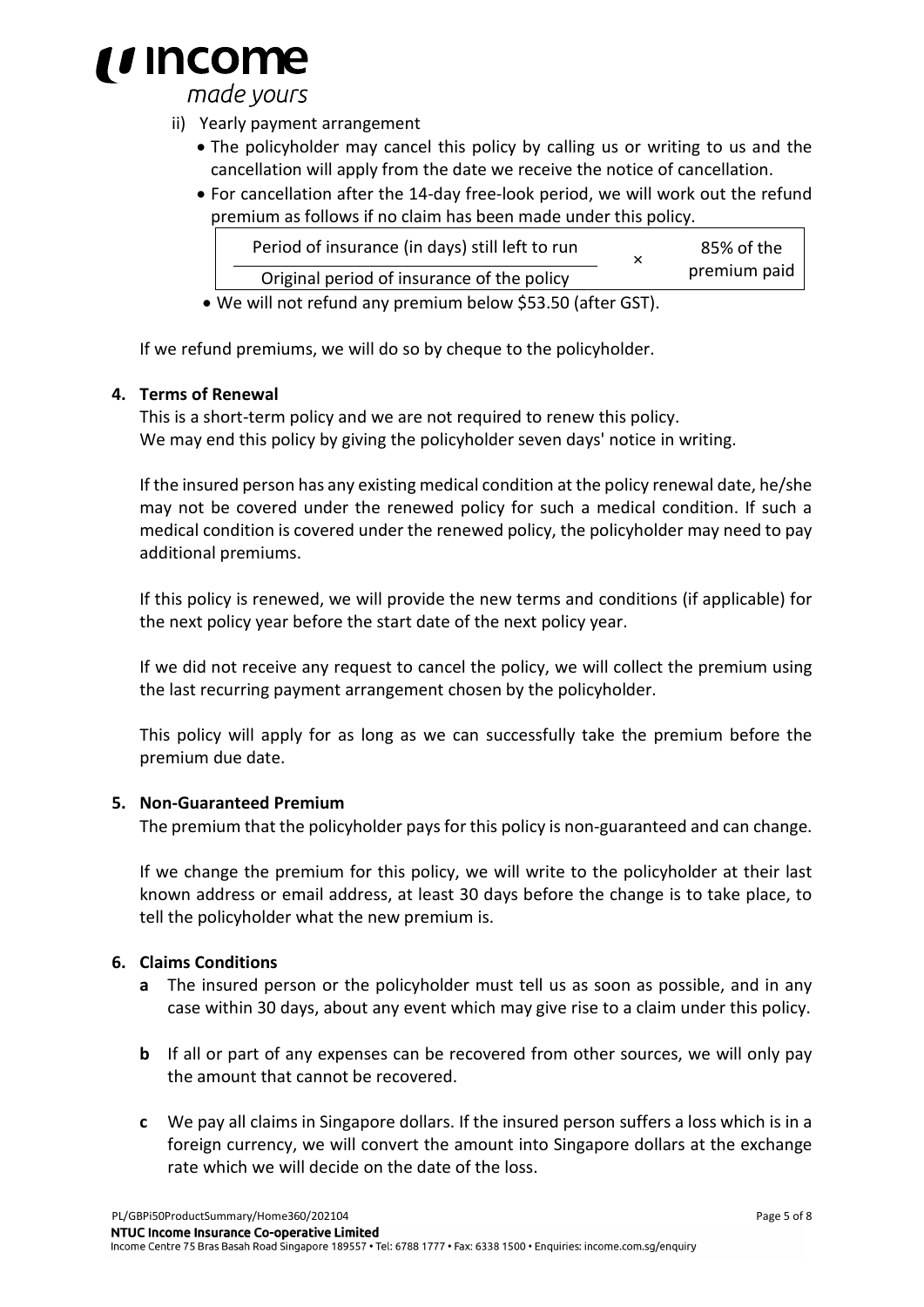

- **d** Except as described under Section 14 Loss of or damage to building or renovations and Section 15 – Loss of or damage to contents, we pay all property claims based on the value of the items at the time of loss and this means the insured person will not get back the full price.
- **e** Any property which is damaged must be kept and sent to us if we ask. (The insured person or policyholder will also need to pay any costs involved in doing this.) If we pay a claim for the property and it is then recovered or it has a salvage value, it will become our property.
- **f** The insured person or anyone acting for the insured person must not:
	- i) misrepresent or misdescribe any circumstance which affects the insured person's health condition, occupation, country of residence or pursuits or any information which may affect our decision to accept the insured person's application;
	- ii) make a claim under this policy knowing the claim to be false or fraudulently exaggerated in any way;
	- iii) make a statement to support a claim knowing the statement to be false in any way;
	- iv) send us a document to support a claim knowing the document to be forged or false in any way; or
	- v) make a claim for any loss or damage caused by the insured person's deliberate act or with the insured person's knowledge.
- **g** The insured person or his/her legal personal representative must supply all information, reports, original invoices and receipts, evidence, medical certificates, documents (such as translation of a foreign-language document into the English language), confirmed by oath if necessary, we may need before we assess the insured person's claim. We may refuse to refund any expense which the insured person cannot provide original receipts or invoices for.

For further information, you can visit or contact Income via any of the following channels:

**(i)** https://www.income.com.sg/claims/i50-insurance-claims/home-360-claim

**(ii)** [pcc@income.com.sg](mailto:pcc@income.com.sg)

**(iii)** 6788 6616

## **7. Exclusions**

There are certain conditions whereby we will not pay any benefits under this plan. These are shown as exclusions in the policy conditions. Some of the exclusions for this plan include, but are not limited to the following listed below. You should read the policy conditions which can be found at [http://www.income.com.sg/i50-home360-policy](http://www.income.com.sg/i50-home360-policy-conditions.pdf)[conditions.pdf](http://www.income.com.sg/i50-home360-policy-conditions.pdf) for the full list of exclusions.

We do not pay for any claim under Sections 1 to 13 directly or indirectly caused by or arising from:

**a** pregnancy, childbirth, abortion, miscarriage (except as provided in the Miscarriage due to an accident or infectious disease benefit extension for Sections 1 to 13) or all complications or death arising from these conditions;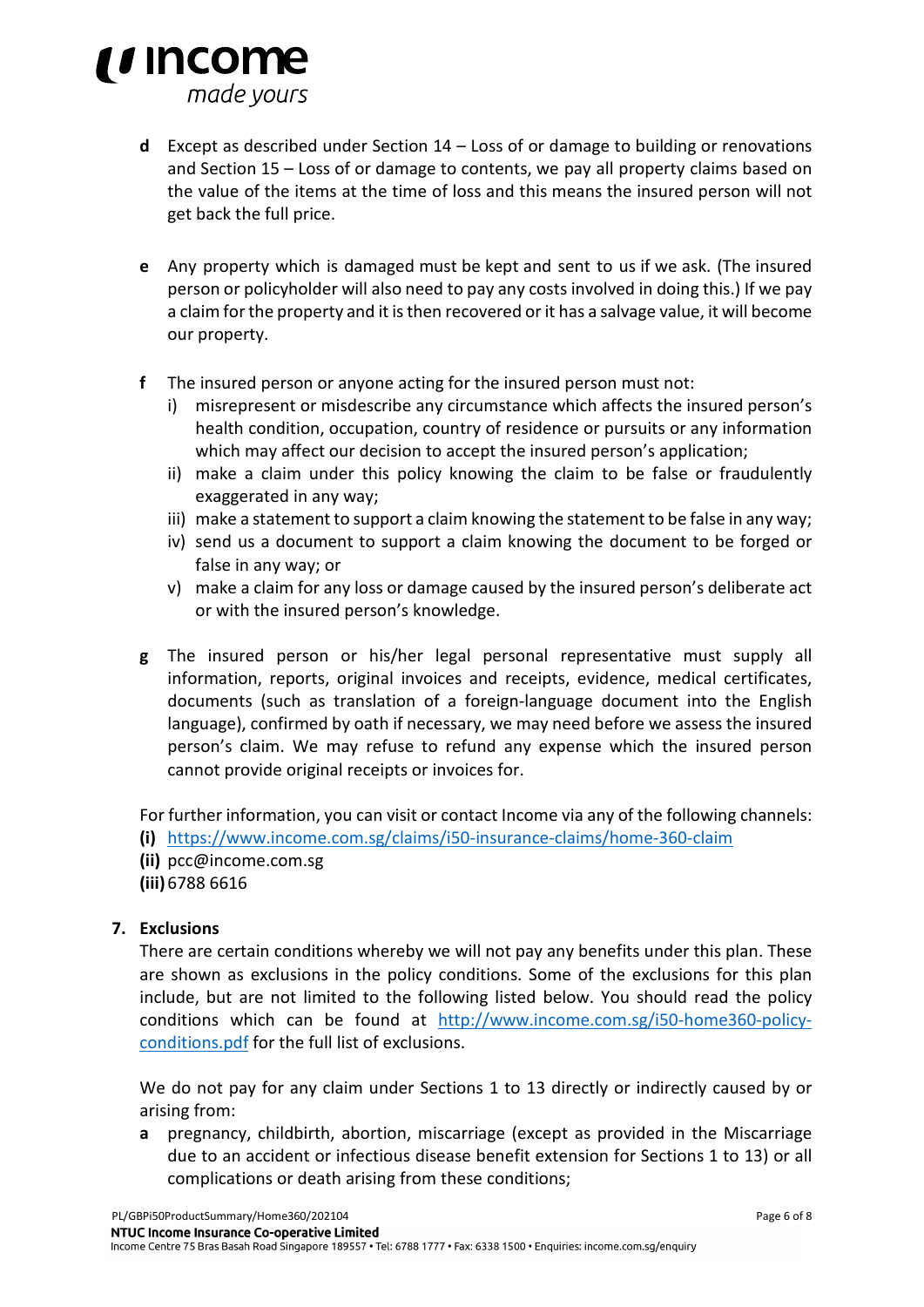# *i i* Income

made yours

- **b** pre-existing medical conditions, or infectious diseases which the insured person has not fully recovered from, or physical problems, or physical disabilities, which existed before the start of the policy;
- **c** infectious diseases:
	- i. that have been diagnosed with within 14 days from the start date of this policy; or
	- ii. which have been announced as:
		- an epidemic by the health authority in Singapore or the Government of the Republic of Singapore; or
		- a pandemic by the World Health Organisation (WHO);

in the affected countries, from the date of announcement until the epidemic or pandemic ends.

- **d** any known event;
- **e** taking part in the following activities:
	- i. flying or other aerial activities except as a fare-paying passenger in a licensed passenger-carrying aircraft;
	- ii. any professional sports or in any sports which the insured person could receive any form of prize money, donation, sponsorship, award or certificate of any kind;
	- iii. driving or riding on a motor race track, or any kind of speed contest or racing (other than on foot);
	- iv. any dangerous activities or sports including hunting, caving, potholing, rock climbing (except on man-made walls) or mountaineering, sky diving, abseiling, aerobatics, cave diving, cliff diving, BASE (building, antenna, span, earth) jumping, paragliding, hang-gliding, parachuting, free flying, ice climbing, wingsuit flying;
	- v. any underwater activities involving underwater breathing apparatus; except scuba diving for leisure purpose where:
		- the insured person holds a PADI certification (or similar recognised qualification) and are diving with a buddy who holds a PADI certification (or similar recognised qualification); or
		- the insured person is diving with a qualified instructor;

The maximum depth we will cover is as shown under the insured person's PADI certification (or similar recognised qualification) but no deeper than 30 metres;

- vi. any recreational activity where the following conditions are not met:
	- the insured person must comply with all safety procedures, such as wearing safety equipment and following rules and regulations; whether specifically advised or generally expected of a reasonable person, and
	- where guidance and supervision of licensed guides or instructors are available, the recreational activity must be carried out under the guidance and supervision of licensed guides or instructors of the tour operator or activity provider;
- vii. trekking for non-leisure purposes, or above 4,000 meters, or in a place which is not generally open to the public without restriction;
- viii.expeditions (unless on a recreational or leisure tour organized by a recognized commercial tour operator):
	- to generally inaccessible and remote areas of a country or areas previously unexplored;